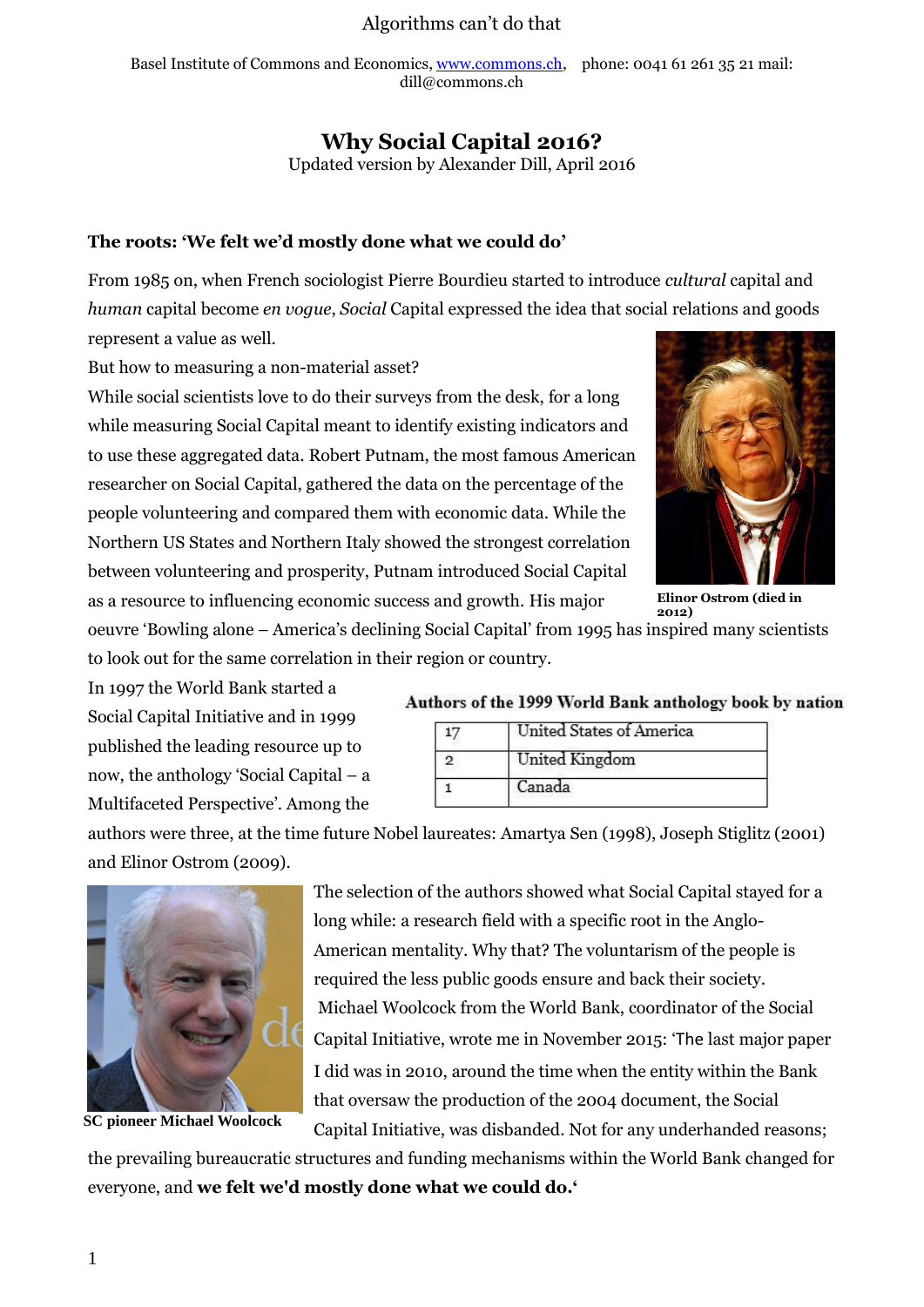I tried to contact other living authors from the 1999 anthology such as Robert Putnam, Amartya Sen, Joseph Stiglitz and John F. Helliwell, but none of them was interested in having a dialogue on Social Capital. Maybe their age and status has to be considered as well.

| <b>Social Development</b> | 260.000 |  |
|---------------------------|---------|--|
| <b>Social Impact</b>      | 145.362 |  |
| <b>Social Capital</b>     | 56.133  |  |
| Social Sustainability     | 26.271  |  |
| <b>Social Inclusion</b>   | 25.284  |  |
| <b>Social Cohesion</b>    | 11.802  |  |

As the tags in the international science portal Researchgate proof (left), Social Capital is still at rank three with 56k tags. Social Development and Social Impact seem to be more relevant, but are less embedded in special theories and concepts.

Up to now when you talk to senior scientists in the field such as to Jan van Deth from the German University of Mannheim, 2002 author of a summary on measuring Social Capital, you will learn that there are *different concepts* of

Tags auf Researchgate, 11.06.2015

Social Capital. After featuring a list of *pitfalls* while measuring Social Capital van Deth concluded:

'The open and evidently functionalist conceptualizations should be seen as positive characteristics and not as violations of methodological restrictions. In the end, the only relevant arguments for using a concept are its usefulness, fruitfulness and efficiency in genuine empirical research. The social capital concept deserves to be appraised along these lines. '



**Methodological pluralist Jan van Deth from Mannheim, Germany**

## **The approaches to measure: 'Do you think most people can be trusted?'**

In theory there is a quite easy way to measure the impact of Social Capital on society and economy: to include Social Capital in the System of National Accounts (SNA) that feeds the statistics on GDP per capita. That would mean to consider and of course to estimate the transaction costs created by a lack of trust, solidarity and helpfulness. With this approach Social Capital would become a sort of *negative GDP* and lead to correcting the figures on GDP.

Few scholars tried to assess in this kind of spirit. One international Index, the Happy Planet Index from the New Economic Foundation in London, considered ecological footprint and biodiversity. Therefore according to our Global Index Benchmark, today comparing 10 international indices to assess countries, the HPI is the only index to presenting some developing countries at the top. But why are transaction costs and ecological damages still not considered while composing the GDP? The American export amounted \$ 1.51 trillion in 2015.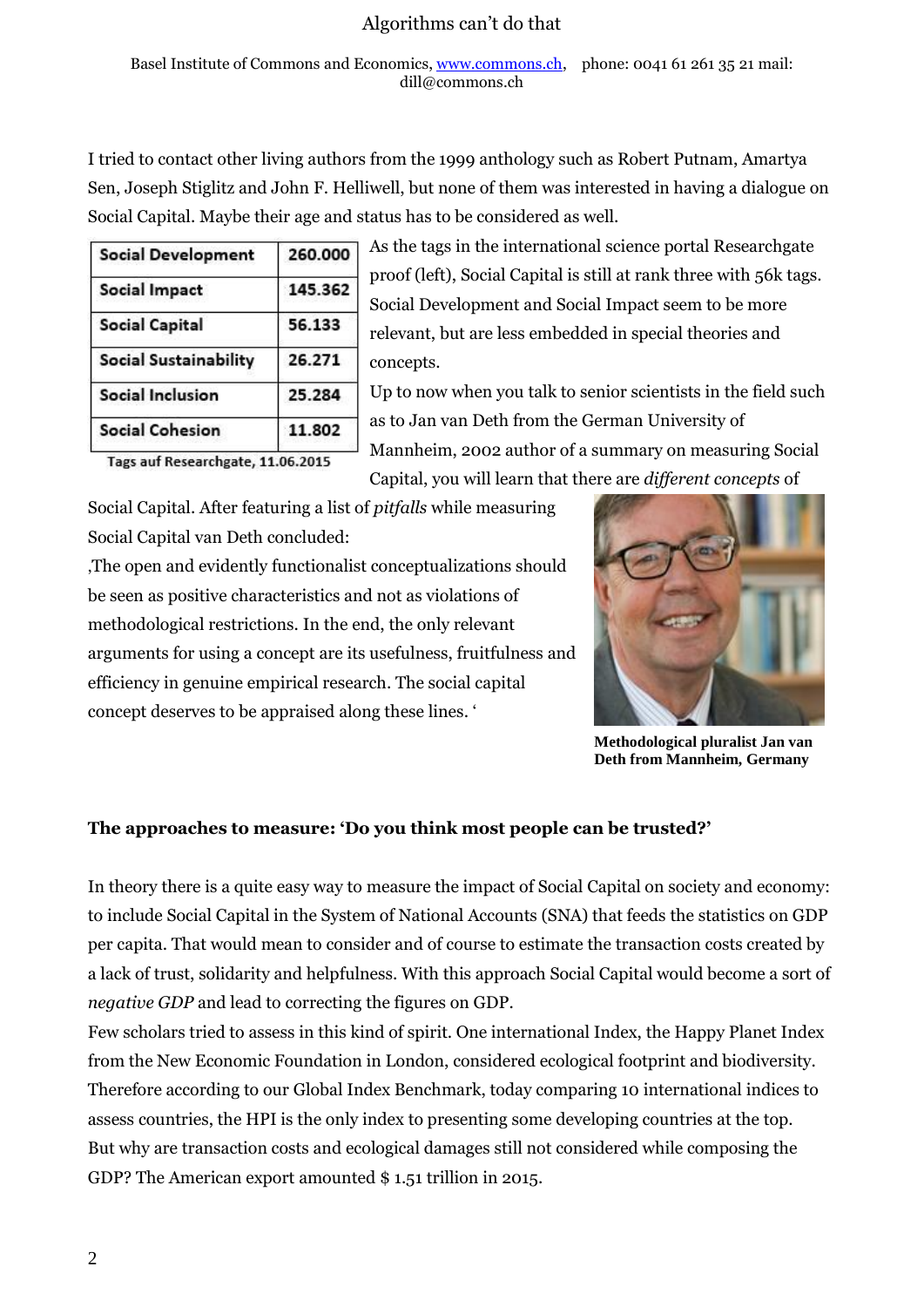Basel Institute of Commons and Economics[, www.commons.ch,](http://www.commons.ch/) phone: 0041 61 261 35 21 mail: dill@commons.ch

While taking into account the alleged expenses to achieve this remarkable turnover the result looks less successful:

The transaction costs only in foreign relations reduce the total income by exports by more than 50 per cent! Of course international affairs require a budget and as well a national

| Transaction costs United States 2015 |  |  |
|--------------------------------------|--|--|
| \$1.51 trillion                      |  |  |
| \$631 billion                        |  |  |
| \$50 billion                         |  |  |
| \$158 billion                        |  |  |
| \$839 billion                        |  |  |
| \$671 billion                        |  |  |
|                                      |  |  |

## Transpotion gosts United States 2015

army. But \$ 100 billion for both might be enough to maintain the diplomatic relations in order to participate in the World's trade. Of course only supranational trust, solidarity and helpfulness would lead to a reduction of these crazy transaction costs, that cause another \$ 2 trillion expenses in the countries opposing themselves against the threat by America.

In 2015 by comparison Switzerland recorded exports of \$ 290.1 billion and spent \$ 4.70 billion on national defence and \$3.70 on international relations. This is 2.9 per cent of the exports. Same in Germany, Italy, Japan and Scandinavia: successful international trade and relations with negotiable transaction costs.

## 6.2 Trust: General



Of course the motivation to feeding a big army is not driven by the aim to conduct economic efficiency but by traditional bonding, the search for national cohesion and irrational fears. In any case an army and its veterans are part of the foreign transaction costs such as the domestic costs

for justice, prisons, social aid and interests on sovereign debt. They can only be reduced by an increase of Social Capital to replacing their necessity.

Another way to assessing Social Capital (and issues cutting across) by aggregated data is empirical research. Let's have a look at the most widespread question posed on trust worldwide (picture above). The trust question is used by the World Value Survey (WVS) and quoted in many indices.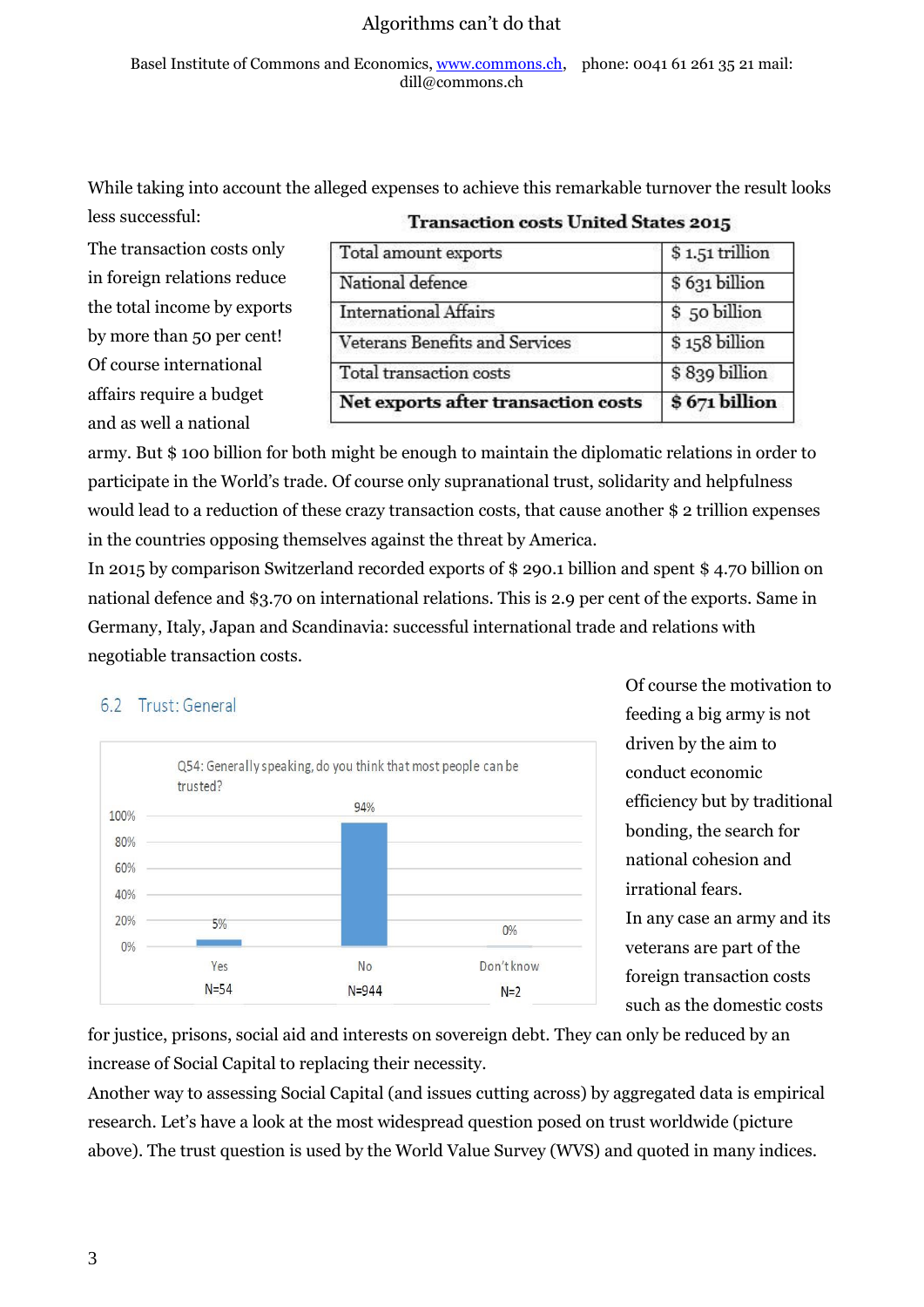The result we featured here was from Cambodia and part of a study on Democracy in Cambodia conducted by the Asia Foundation. By chance the Basel Institute together with the Pannasastra University of Cambodia just started a Social Capital Assessment in this country. And that was our question on generalized trust:

|                |     | <b>Average Deviation</b> |
|----------------|-----|--------------------------|
| Battambang     | 6.4 | 1.6                      |
| Phnom Penh     | 6.3 | 1.2                      |
| Takeo          | 6.0 |                          |
| Kandal         | 4.6 | 1.3                      |
| Kampong Cham   | 7.0 | 0.6                      |
| <b>Average</b> | 6.1 | 1.2                      |

**Question Cambodia: 'Trust among the people?' from 10 (high) to 1 (low)**

With an average score of 6.1 for trust Cambodia is at the level of the German country Bavaria (6.78), one of the richest countries of the world.

Why that astonishing difference between the two surveys?

Binary questions don't allow to differentiate your answer and are forcing you to decide.

Of course there are people you won't trust – and so you won't agree with the opinion that *most* of the people can be trusted.

But look at that image:

The bridge will work at the moment both partners bring together their stones at the same moment. A single stone will fall to the water. People with a high amount of mistrust always consider: "I



**By Frits Ahlefeldt** 

would trust...*if"*, but the essence of trust of course is to give it in advance. A successful transaction means to approach each other to the point where a common act becomes possible. So the major application of Social Capital is not to enhance individual economic success, but to create the conditions under which prosperity can happen: building up trust, reclaiming solidarity to providing public goods, evoking helpfulness and friendliness, practicing respect and hospitality.

Source: test survey in February 2016, Basel Institute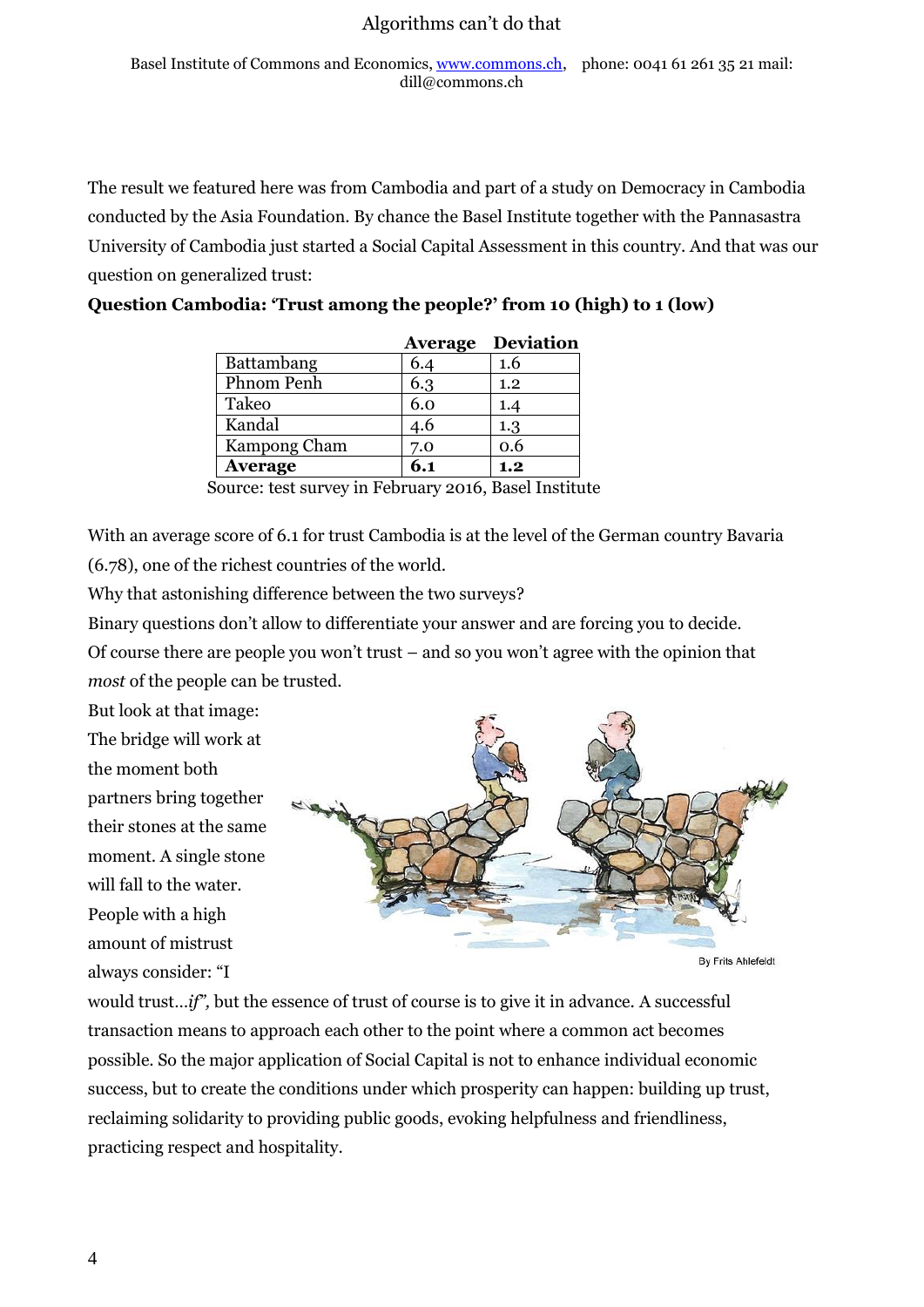Basel Institute of Commons and Economics[, www.commons.ch,](http://www.commons.ch/) phone: 0041 61 261 35 21 mail: dill@commons.ch

# مهمان نوازی بین افراد چگونه است؟

Dari (Afghan): "Please estimate the hospitality of the people at your place.") For experts it's not surprising to learn that the town of Herat in Afghanistan with a score of 7.69 is among the worldwide leaders in hospitality. Similar scores can be found in a lot of developing countries, where hospitality is – together with friendliness – THE core asset. These are findings of a survey called *Social Capital Assessment* being conducted by the online platform [https://trustyourplace.com](https://trustyourplace.com/) since the beginning of 2016. In difference to the 27-pages- SOCAT (Social Capital Assessment Tool) that has been released by the World Bank in the year 2000, today's assessment is reduced to eight items and the questionnaire only takes four minutes to be filled out either online or mobile.



Open access, anonymity and a field to insert qualitative statements are the new principles to assessing Social Capital around the world.

**Assessing Social Capital: Cambodian students with the Austrian sociologist Hanna Kribbel**

Open access completely changes the rules of social surveys. While a panel reduces the interviewee on being a data generating robot, because he cannot decide to share his opinion and estimate, an open access survey has to give an immediate incentive or meaning to the participants. The expression 'among the people' makes the respondent become a competent advisor and sociologist of his community. From the first assessment on he will change his perspective on the local common goods and starting to feel being a part of them.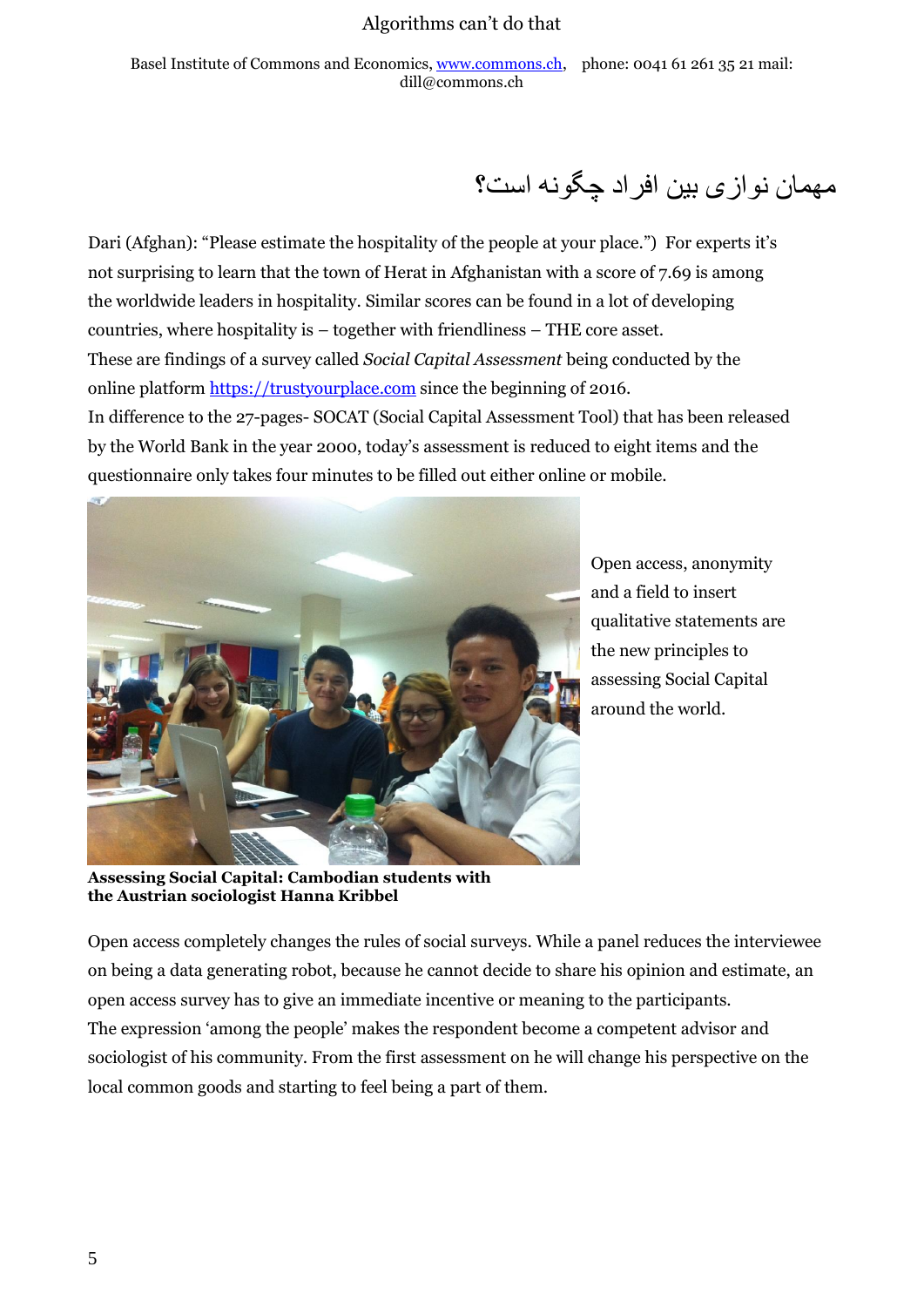Basel Institute of Commons and Economics[, www.commons.ch,](http://www.commons.ch/) phone: 0041 61 261 35 21 mail: dill@commons.ch

#### **Future: Social Engineering by considering Social Capital**

Up to now the research on Social Capital has not been political at all and remained 'academic' in the meaning of the word: delivering concepts and arguments without recommending a decision. 'It's up to the politics'. The last attempt to advocate Social Capital has been made in 2009 in the so called *Stiglitz-Fitoussi Report* to the European Commission.



On page 186 Nobel laureate Joseph Stiglitz considered that bridging Social Capital is the most under-measured form of social relations.

Of course the reaction was zero. A year later, In 2010 Helen Clark, the administrator of the United Nations Human Development Programme wrote me: "Considering Social Capital in our index is **very unlikely."**

Stiglitz: , Social Capital is tacit knowledge'- and that's the **best argument to ignore it.**

According to the risk researcher Dirk Helbing from the ETH Zurich we should know more on Social Capital in order to protect it. So called 'networked risks' replace single risks and therefore depend

on the Social Capital, e.g. to share information on risks and to collaborate across the borders of nation, ethnicity or group. In *Nature* (2013) Helbing wrote on Social Capital:

'To assess systemic risks fully, a better understanding of social capital is crucial.

Social capital is important for economic value generation, social well-being, and societal resilience, but it may be damaged or exploited, like our environment. Therefore, humans need to learn how to quantify and protect social capital.'



Helbing:  $It may happen that we destroy the$ **social capital before even knowing it.'**

If we want to activate the Social Capital in order to end violent conflicts and poverty caused by societal injustice, assessing Social Capital will be the first step only.